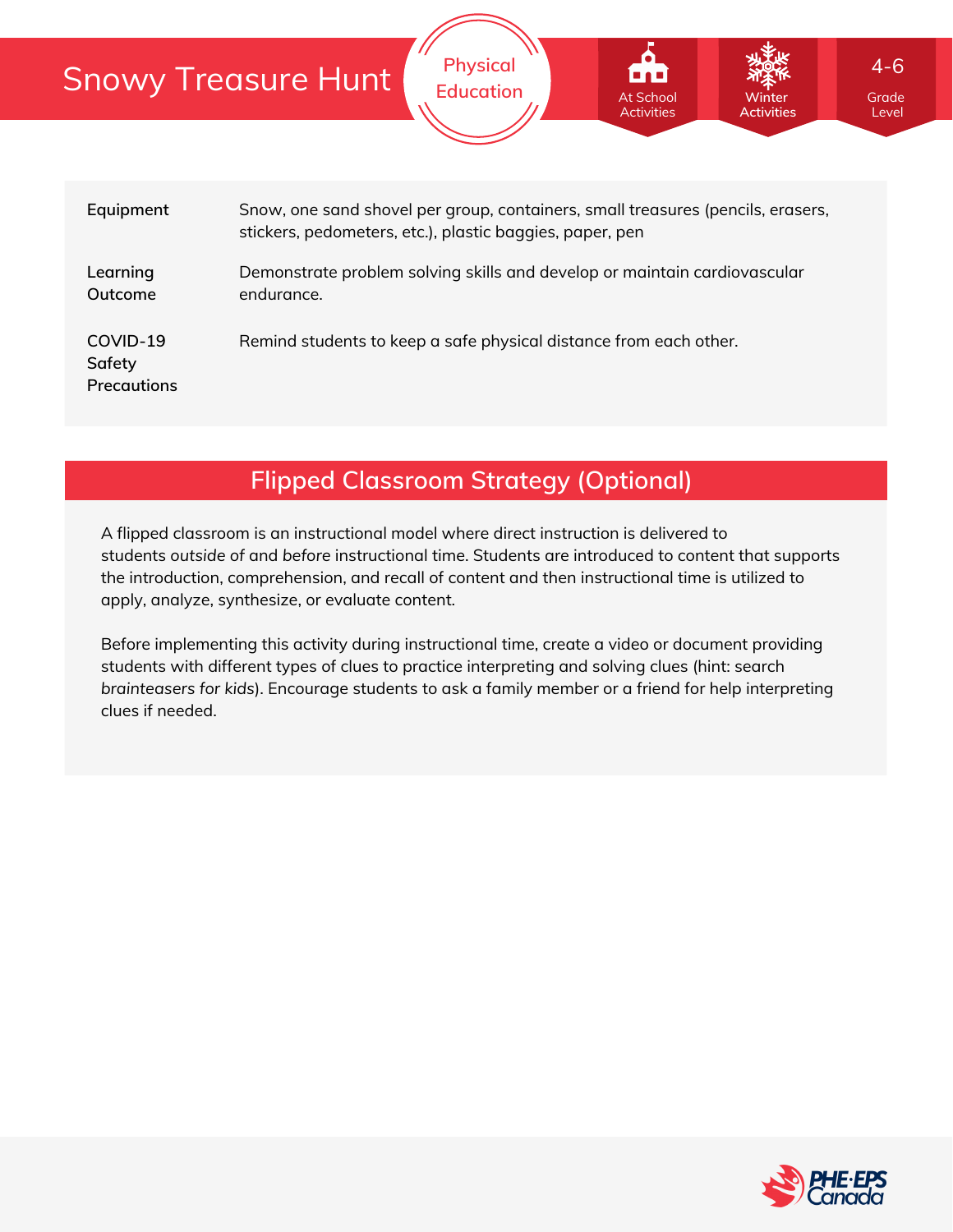# Snowy Treasure Hunt

### **Activity Description**

Before the activity, prepare a treasure container for each group containing items such as stickers, erasers, pencils, pedometers, etc. Create clues about the playing area. Sample clues include:

- The next clue can be found where you can sit and sway. **ANSWER: Swings**
- The next clue shouldn't throw you for a loop, you will be sure to find it if you stand under the hoop. **ANSWER: Under the basketball hoop**
- If you search around the front door, your search for this clue will be no more. **ANSWER: Front doors of the school**
- If the next clue could shout and yell, it would say to you "You will find me directly under the outdoor bell!". **ANSWER: Under the outdoor school bell**
- The treasure is soon to be seen! Search for it in the open area that, in the summer, is quite green! **ANSWER: The largest green space at your school.**

Modify the clues to match your school environment or create your own. Make duplicates of the clues so each group gets the same set of clues. Assign each group a colour and hide the clues in the snow and place an object or coloured water on the snow over each clue to signify to each group where to dig for their clues. Plan for groups to start at different clues and be sure to bury the treasure container after the last clue for each group.

If utilizing a flipped classroom approach, remind students to apply the skills they learned or reviewed in the video or document. If not utilizing a flipped classroom approach, discuss strategies for solving clues with students and try a few examples as a group.

Break students up into groups of four. Explain to students that they must stay together as a group throughout the activity and must be moving at all times. This means that if they are working as a group to solve a clue, they can jog on the spot, hop on one foot, bound from side to side, etc. Provide each group with a small shovel to help them with digging for clues. Groups work together to solve the clues and unbury their treasure to share among the group.



Level

4-6

**Winter Activities**

At School Activities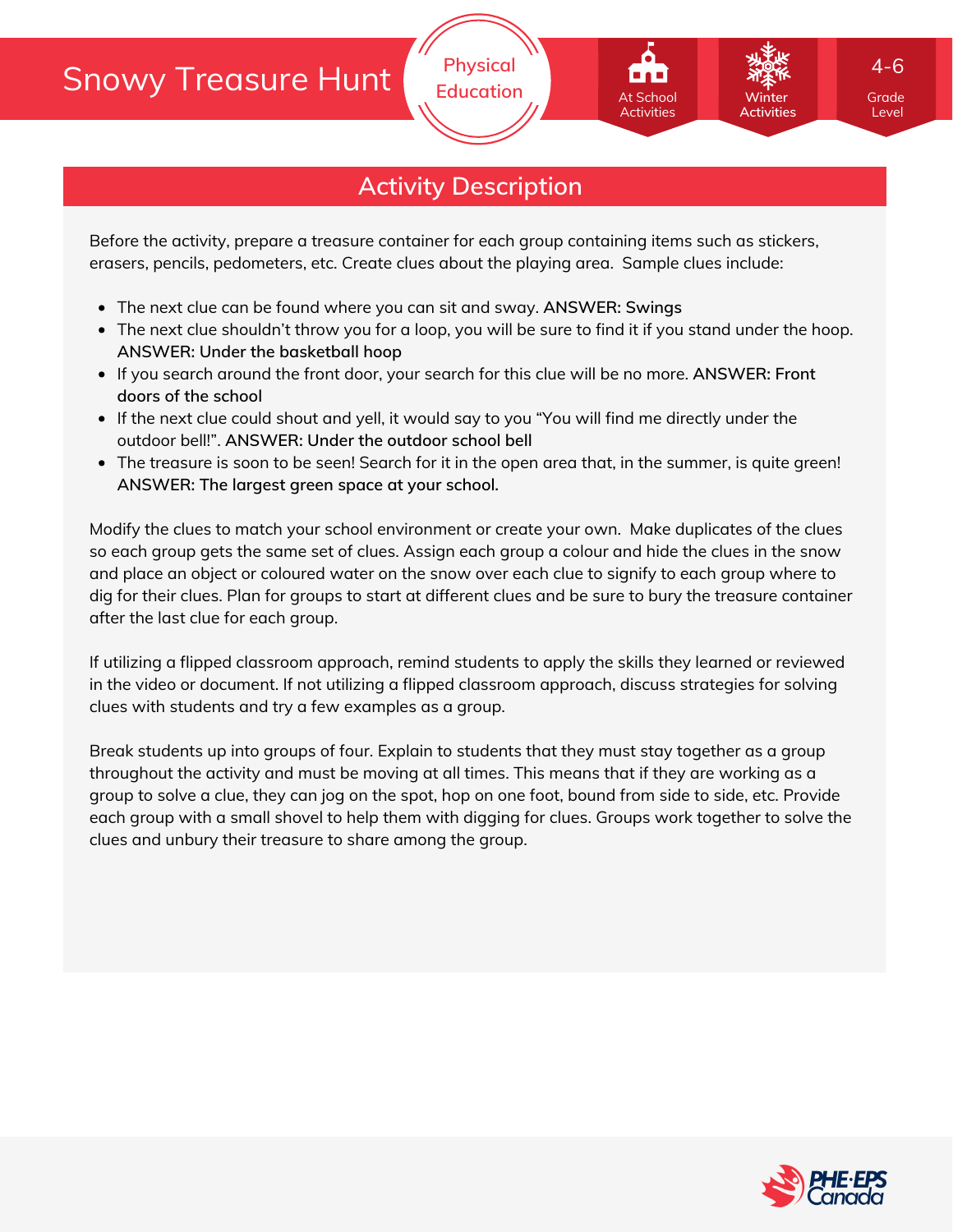## Snowy Treasure Hunt

**Physical Education Grade** At School **Grade** Winter Grade

At School Activities

*What was most challenging about this activity?*

Reflection is important to support learning during physical education. Consider asking students the

*What is one thing your group did well? What is*

*one thing your group could work on?*

reflection questions below and discuss the

**Winter Activities** 4-6

Level

## **Physical Education Competencies Reflection Questions**



### **MOVE**

**Develop psychomotor skills, tactics, and strategies that facilitate a variety of physical activities across diverse environments.**



#### **THINK**

**Develop cognitive skills and strategies for a variety of movement contexts that facilitate critical thinking, decision making, and problem solving.**



#### **FEEL**

**Develop affective skills and strategies that facilitate healthy and safe relationships with themselves, with others, and with their environment.**

#### **ACT**

**Practice behaviour skills and strategies that facilitate movement competence and confidence.**



## **Inclusion Considerations**

*Why?*

answers together.

Modifications can be made to a variety of activity components to ensure inclusion. As you plan activities, consider how everyone can be involved and how to modify or adapt the activities to ensure the full inclusion of all. The STEP framework provides modifications to the following activity components space, task, equipment, and people.

| Space                                   | Task                                                                                         | Equipment                                                                           | People                                                            |
|-----------------------------------------|----------------------------------------------------------------------------------------------|-------------------------------------------------------------------------------------|-------------------------------------------------------------------|
| Reduce the size of<br>the playing area. | Students solve<br>numeracy problems at<br>numbered stations until<br>they find the treasure. | Students use the<br>required equipment to<br>complete the activity<br>successfully. | Provide hints if<br>students have trouble<br>figuring out a clue. |